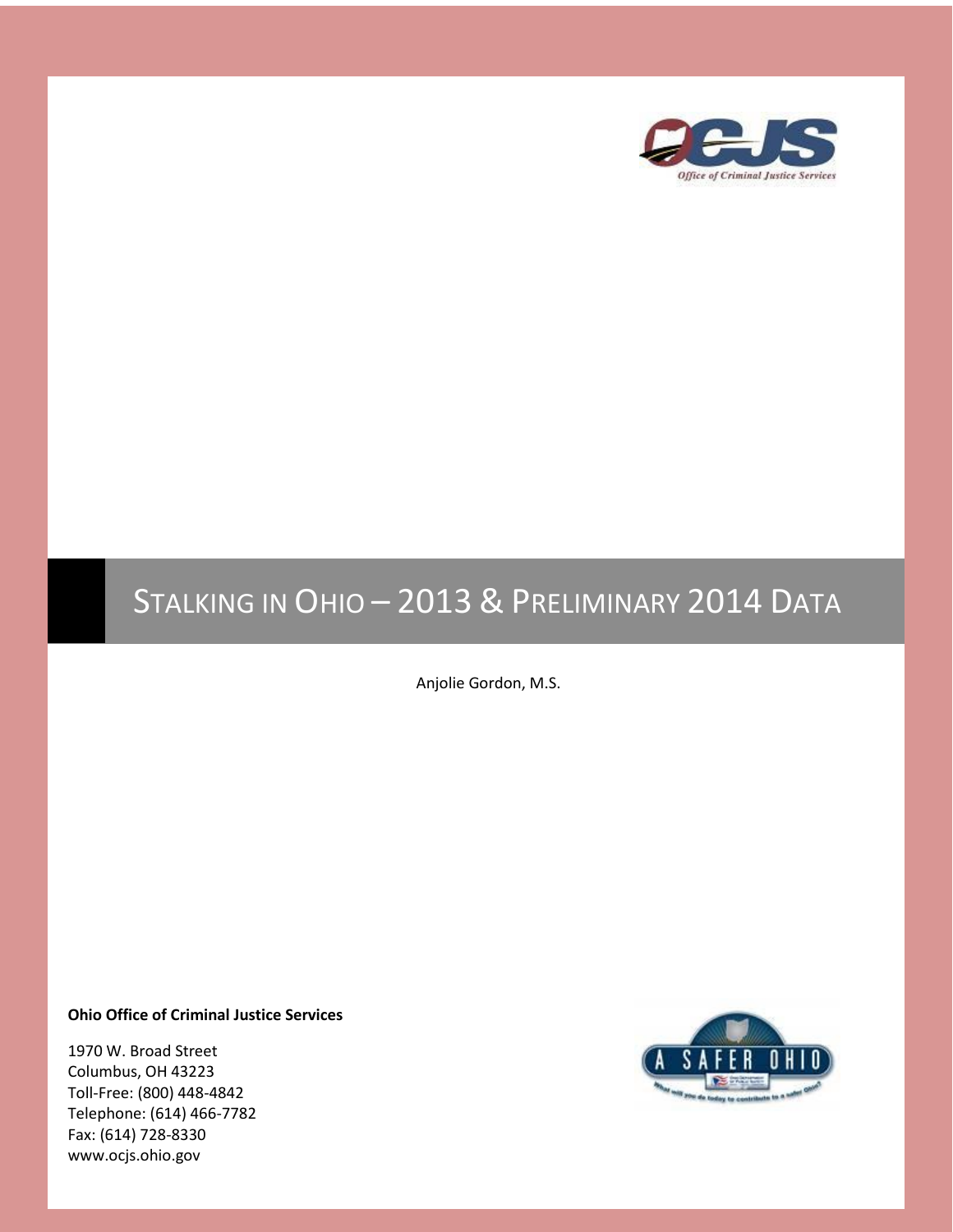## **STALKING IN OHIO**

#### **What is stalking?**

Similar to other states' laws, the Ohio Revised Code (ORC) statute 2903.211, Menacing by Stalking, characterizes stalking as engaging in a pattern of conduct that knowingly causes a person to believe that he or she will be physically harmed or will endure mental distress. Stalking in and of itself is considered a crime. The victim and the offender do not have to have a relationship or even know each other in order for stalking to occur. It is important to note however that stalking can be masked and charged as other crimes such as criminal trespass, burglary, or domestic violence, especially if the pattern of behavior has not been established for law enforcement. This report details the characteristics of stalking specific to ORC 2903.211.

#### **OIBRS data on stalking**

One tool that can be used to examine stalking in Ohio is the Ohio Incident-Based Reporting System (OIBRS). OIBRS is a voluntary crime reporting program in which Ohio law enforcement agencies can submit crime statistics directly to the state and federal government in an automated format. At the end of 2013, 560 agencies covering approximately 75 percent of the Ohio population were reporting OIBRS data. The use of OIBRS data allows for detailed information to be obtained on the nature of the offense, the victim, the suspect/arrestee, weapon use, and property involved.

OIBRS data are used in this report on stalking. However, some limitations must be noted.

- Because reporting for Ohio is incomplete, caution should be used in interpreting the findings reported in this paper, as the data may reflect more the composition of the OIBRS-reporting jurisdictions than the composition of the state as a whole.
- Because the number of agencies submitting OIBRS data increases yearly, no annual comparisons can be made with the data.
- Not all victims choose to report incidents of stalking to law enforcement. Thus, what is reflected in this document are only those incidents that have been reported to police.
- Incidents are often reported that contain missing information (e.g., demographic information) on the victim, the suspect, the victim-suspect relationship, or the particular circumstances of the incident. In this report, statistics are only provided for those instances in which complete information is available.

Readers are cautioned against using the statistics contained in this report as a basis of comparison with other states or other years of data.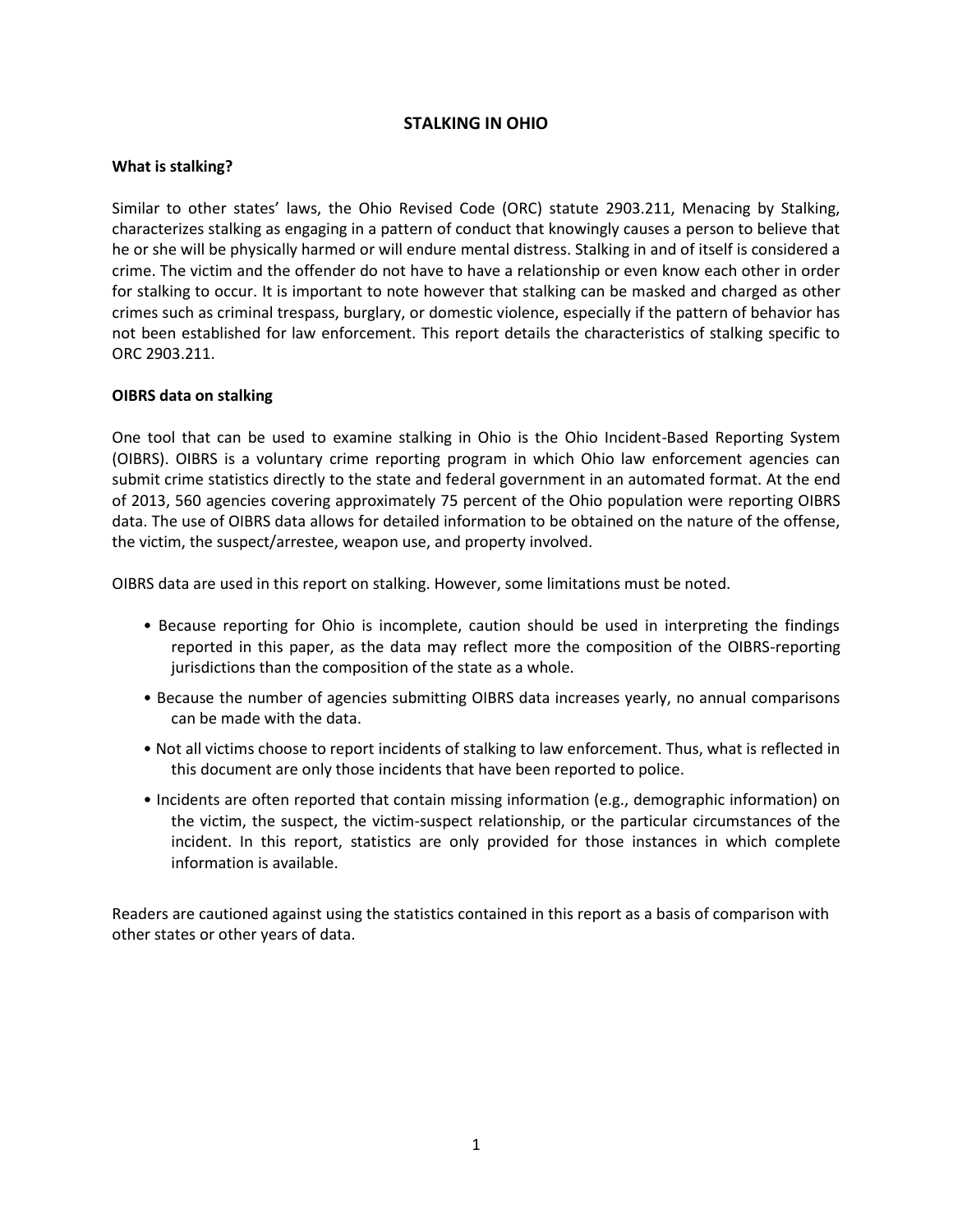#### **Characteristics of Stalking**

In 2013, the Ohio Incident-Based Reporting System agencies reported 1,342 incidents of stalking. The late summer and fall months in 2013 made up almost one-third of reported stalking incidents.



The majority of stalking incidents were reported as occurring at a person's residence; however incidents were reported in numerous public areas as well. Forty-four percent of stalking incidents were reported to have occurred in single-family homes, 11 percent on the street, and two percent of all stalking incidents occurred specifically at schools or colleges.

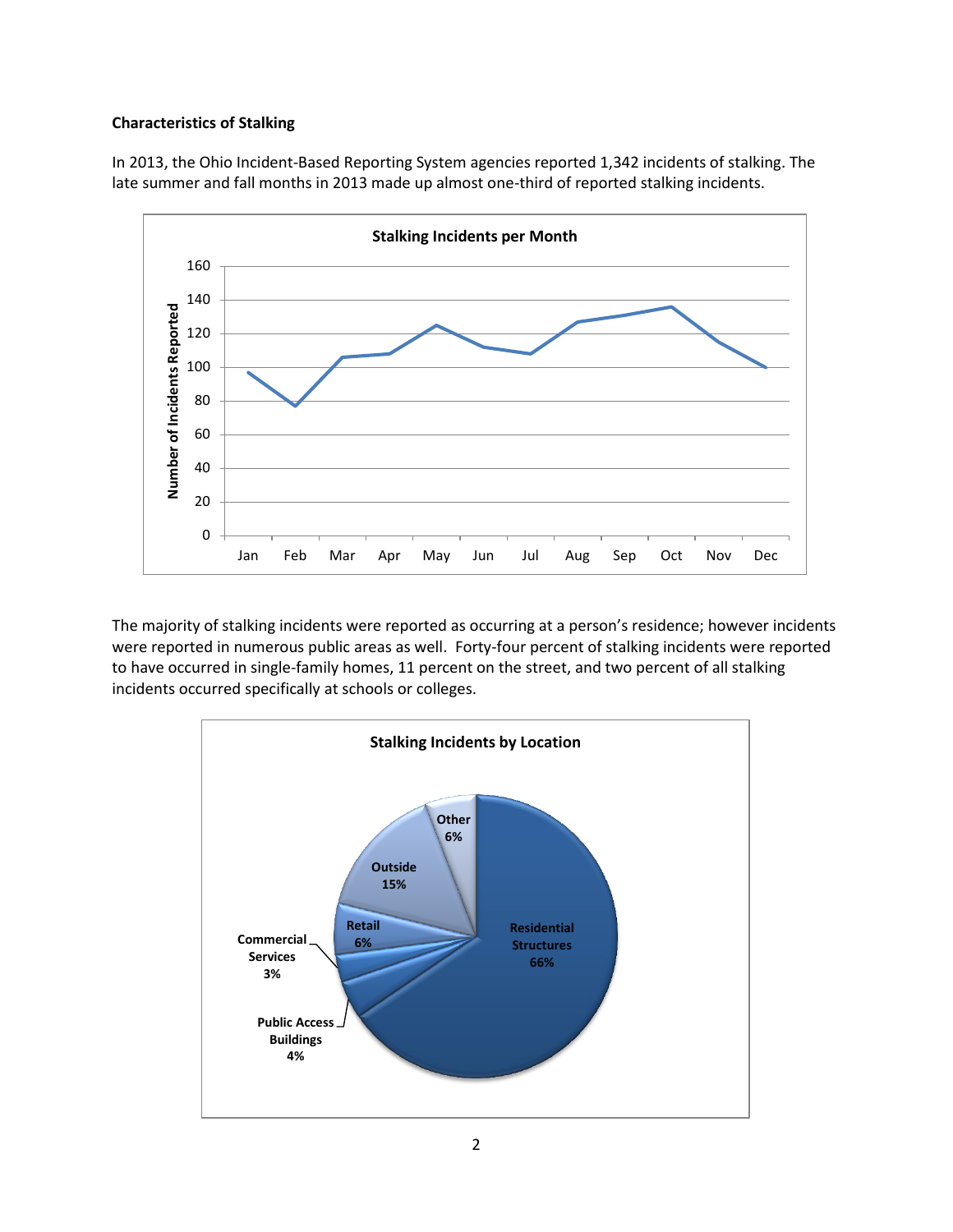Generally, stalkers did not use or display any sort of weapon. Of those incidents where weapon information was reported, 83 percent involved no weapon and eight percent reported the use of a personal weapon (hands, fists, feet, etc.).

## **Characteristics of Victims<sup>1</sup>**

Ninety-five percent of stalking incidents involved a single victim. The average age of stalking victims was 33.2 years and approximately 49 percent of victims were between the ages of 18 and 34 years.



Eighty-three percent of victims were female. About 73 percent of victims were White, 27 percent were Black and less than one percent fell within the 'Other' category. White females made up 73 percent of all female stalking victims and White males made up 71 percent of all male stalking victims.



 $\overline{\phantom{a}}$  $1$  The victim data are based on those victims for whom the information was provided or known. There were instances in which a victim's age, race, sex and/or relationship data were not available.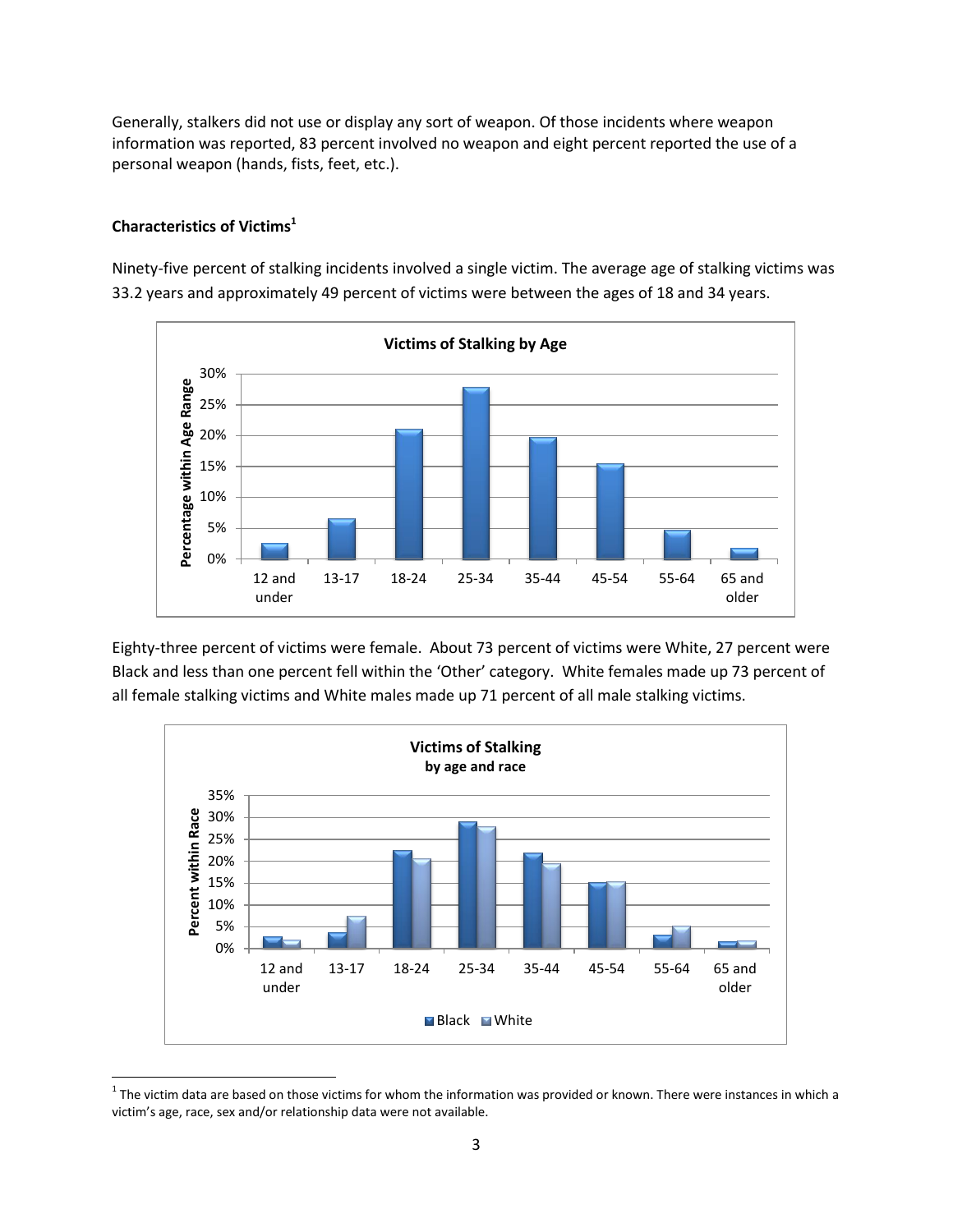# **Suspect characteristics<sup>2</sup>**

Of the suspect for whom demographic information is known, 81 percent of stalkers were male. Fifty percent of stalkers fell within the age range of 25 and 44 years.



Sixty-six percent of stalking suspects were White and 33 percent were Black. Eighty-eight percent of Black victims reported a Black suspect as their stalker and 89 percent of White victims reported a White suspect as their stalker.



<sup>&</sup>lt;u>2</u><br><sup>2</sup> The suspect data are based on those suspects for whom the information was provided or known. There were instances in which a suspect's age, race, sex and/or relationship data were not available.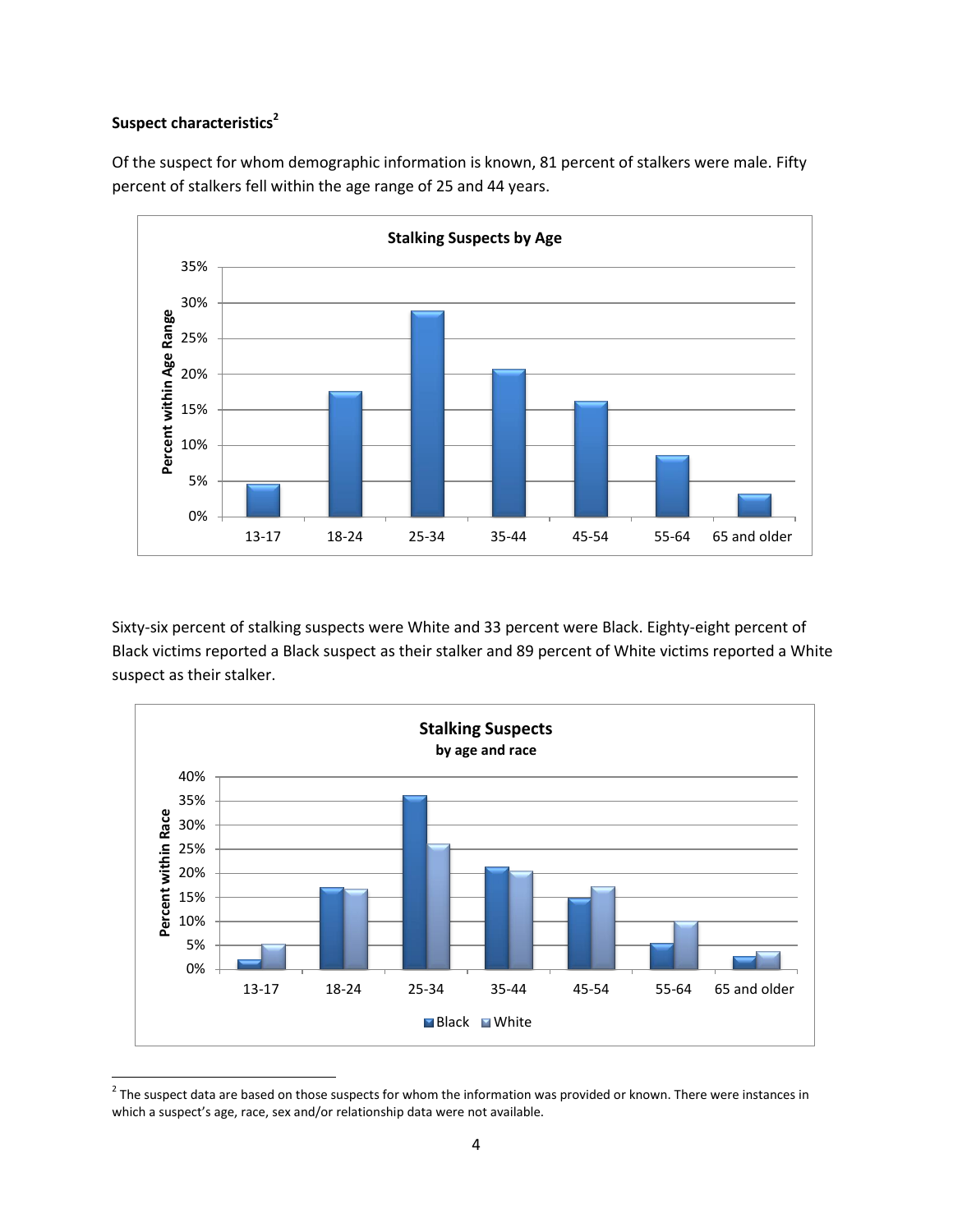#### **Victim-Suspect Relationship**

Of the single-victim/single-suspect cases for which relationship data was known and reported (approximately 91 percent), the data show that stalking victims nearly always knew their stalker – only six percent of victims reported the stalker as a stranger. Approximately 26 percent of known stalkers were an intimate or former intimate (boy/girlfriend, common-law spouse, or current or former spouse). Within the 'known non-family' category, 53 percent were identified as acquaintances, 38 percent were identified generically as 'otherwise known', five percent were neighbors and two percent were friends.

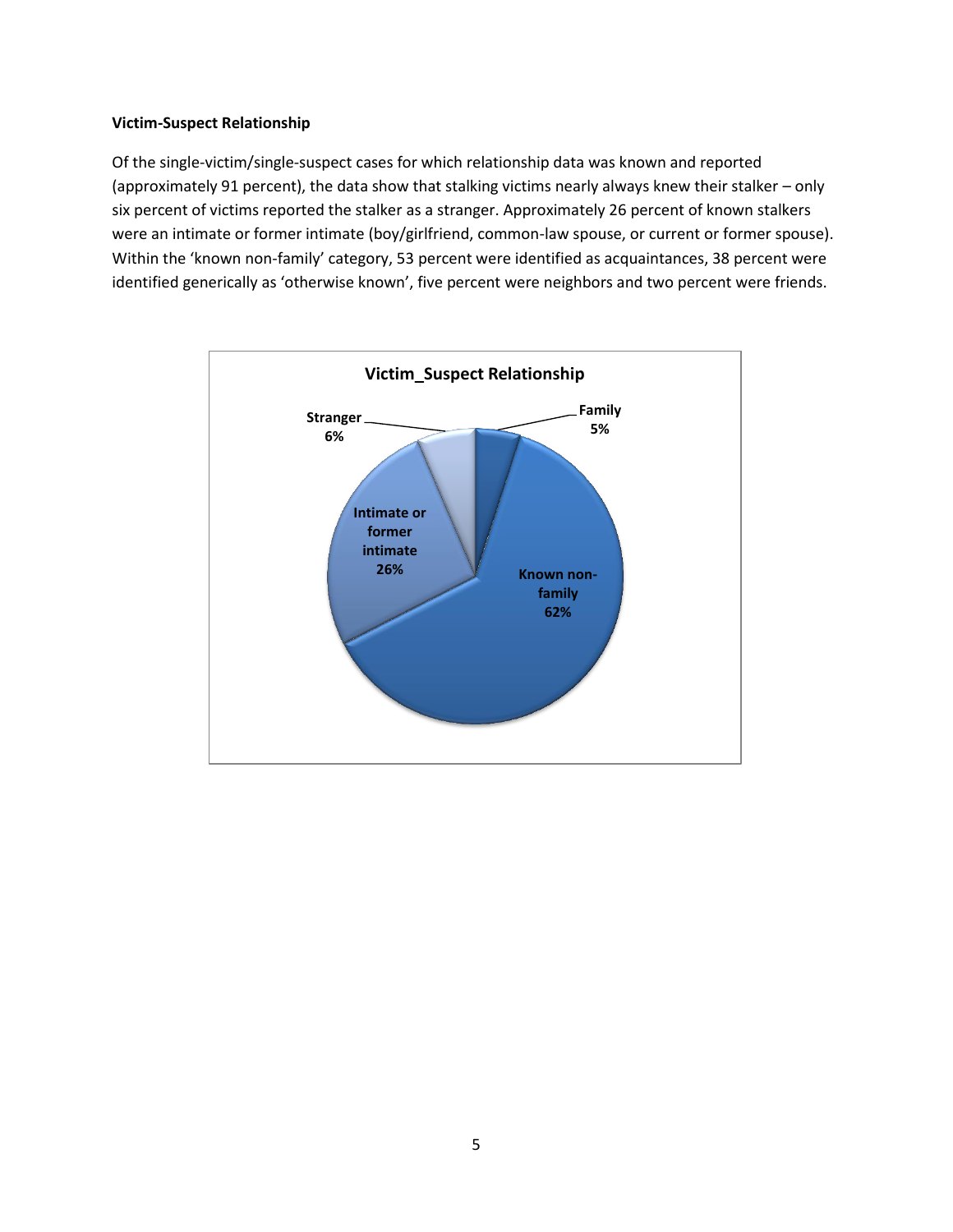Breaking down the victim-suspect relationship data into gender categories revealed that 30 percent of female victims (out of all female victims) had an intimate/former intimate stalker, whereas 14 percent of male victims (out of all male victims) had an intimate/former intimate stalker.

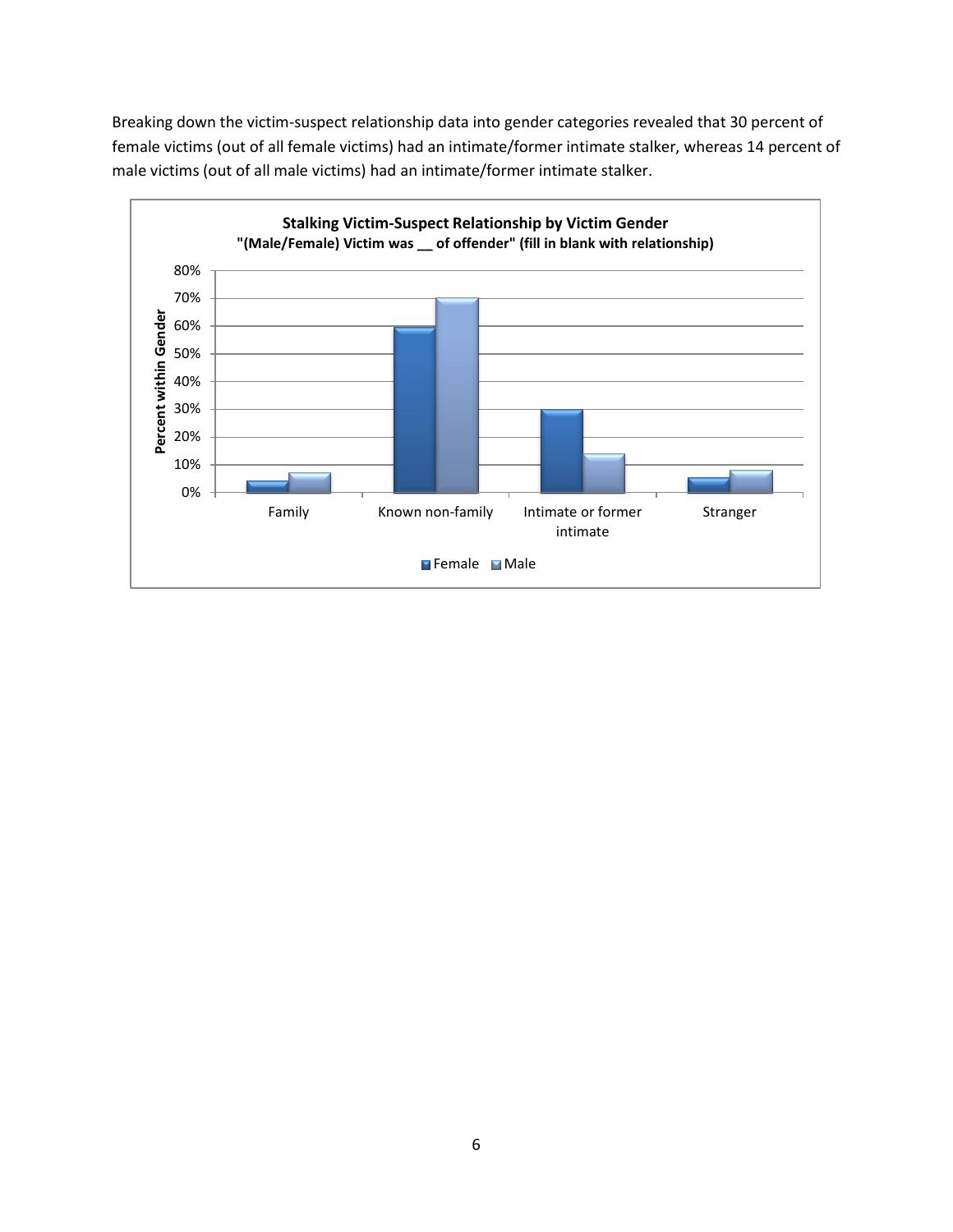### **Preliminary January – June 2014 Stalking in Ohio**

#### **Characteristics of Stalking**

During the first six months of 2014, there were a total of 566 stalking incidents reported to the Ohio Incident-Based Reporting System. A comparison of the first six months in 2013 shows that there was a nine percent decrease in the number of reported stalking incidents from 2013 to 2014.

There was a 23 percent decrease in the number of stalking incidents reported in March from 2013 and 2014. In January, the number of stalking incident reports increased seven percent.

| <b>Stalking Incidents per Month</b> |      |      |
|-------------------------------------|------|------|
|                                     | 2013 | 2014 |
| January                             | 97   | 104  |
| February                            | 77   | 76   |
| March                               | 106  | 82   |
| April                               | 108  | 91   |
| May                                 | 125  | 116  |
| June                                | 112  | 97   |
| <b>Total</b>                        | 625  | 566  |

The majority of stalking incidents were reported as occurring at a person's residence, similar to that of 2013 data. Specifically, forty-seven percent of stalking incidents were reported to have occurred in single family homes, 12 percent on the street and two percent of all stalking incidents occurred specifically at schools or colleges.



Of the incidents where weapon information was reported, 83 percent reported no weapon and eight percent reported the use of a personal weapon.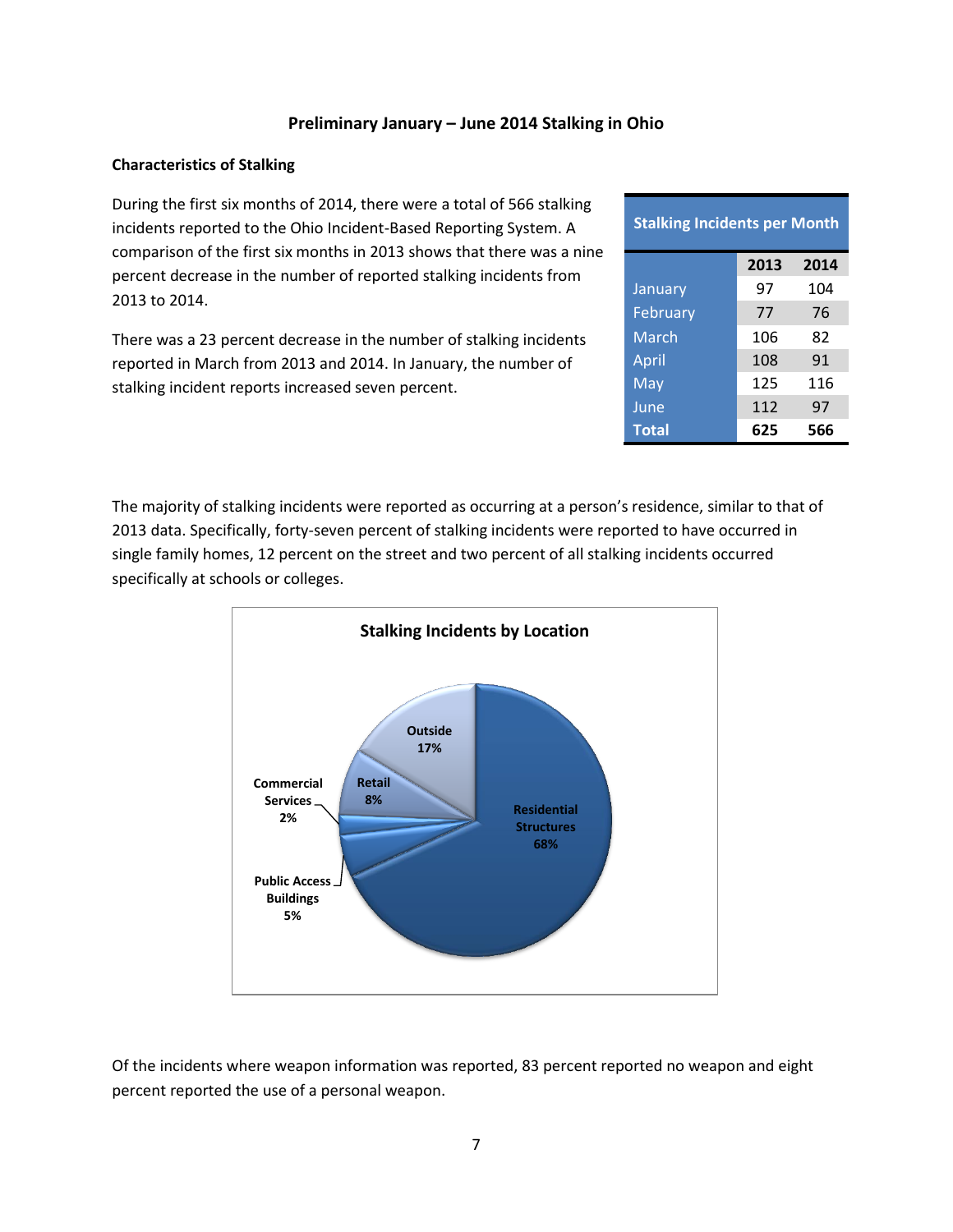#### **Characteristics of Victims**

Sixty-one percent of stalking incidents involved a single victim. The average age of stalking victims was 33.8 years and approximately 52 percent of victims were between the ages of 18 and 34 years.



Seventy-eight percent of victims were female. Seventy-three percent of victims were White, 26 percent were Black and approximately one percent identified as 'Other'.

# **Characteristics of Offenders**

Of the suspect for whom demographic information is known, 79 percent of stalkers were male. Fortnine percent of stalkers fell within the age range of 25 and 44 years.



Sixty-seven percent of stalking suspects were White, 31 percent were Black and two percent were identified as 'Other'.